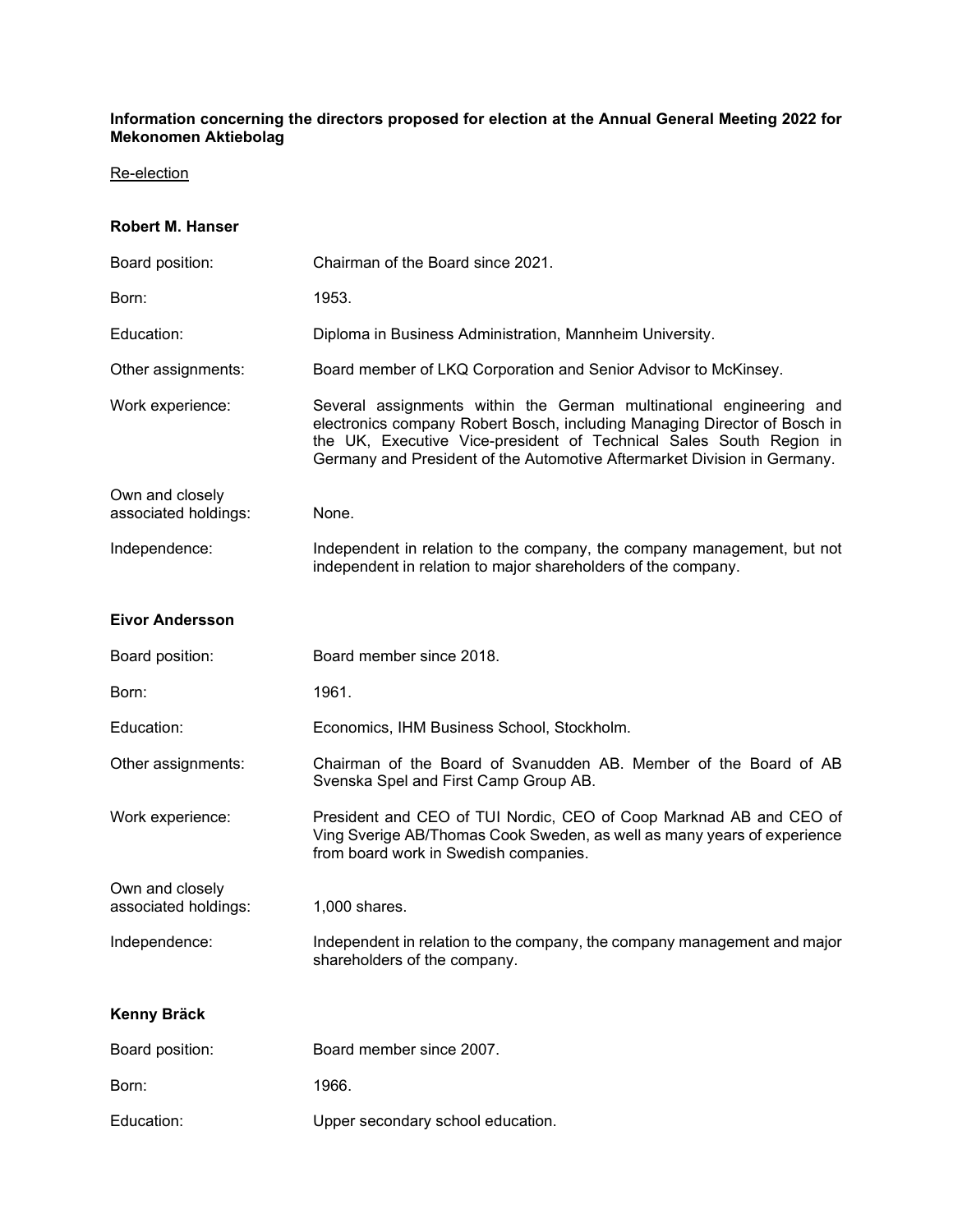| Other assignments:                      | Chief Test and Development Driver for McLaren Automotive. Minority owner<br>and Board member of Motorsport Auctions Ltd. |
|-----------------------------------------|--------------------------------------------------------------------------------------------------------------------------|
| Work experience:                        | Former professional race car driver.                                                                                     |
| Own and closely<br>associated holdings: | 1 571 shares.                                                                                                            |
| Independence:                           | Independent in relation to the company, the company management and major<br>shareholders of the company.                 |

# **Joseph M. Holsten**

| Board position:                         | Board member since 2017.                                                                                                                                                                       |
|-----------------------------------------|------------------------------------------------------------------------------------------------------------------------------------------------------------------------------------------------|
| Born:                                   | 1952.                                                                                                                                                                                          |
| Education:                              | M.B.A., Bachelor of Arts and certified public accountant.                                                                                                                                      |
| Other assignments:                      | Chairman of the Board of LKQ Corporation.                                                                                                                                                      |
| Work experience:                        | President and CEO of LKQ Corporation. Executive Vice President and COO<br>of U.S. and international operations of Waste Management Inc. Prior to that,<br>auditor at a public accounting firm. |
| Own and closely<br>associated holdings: | None.                                                                                                                                                                                          |
| Independence:                           | Independent in relation to the company, the company management, but not<br>independent in relation to major shareholders of the company.                                                       |

# **Magnus Håkansson**

| Board position:                         | Board member since 2017.                                                                                                                                                  |
|-----------------------------------------|---------------------------------------------------------------------------------------------------------------------------------------------------------------------------|
| Born:                                   | 1963.                                                                                                                                                                     |
| Education:                              | Graduate in Business Administration, Stockholm School of Economics, and<br>holds a Master of Science in Management, MIT Sloan School.                                     |
| Other assignments:                      | CEO of MediaMarkt Sverige AB. Chairman of the Board of Tenant & Partner<br>Group AB, GS1 Sweden AB and Impande Foundation Sweden.                                         |
| Work experience:                        | CEO of RNB Retail & Brands AB, CEO of Expert Sverige AB, CFO of KF<br>Group and Consultant at McKinsey & Co. Chairman of the Board of RNB<br>Retail and Brands AB (publ). |
| Own and closely<br>associated holdings: | None.                                                                                                                                                                     |
| Independence:                           | Independent in relation to the company, the company management and major<br>shareholders of the company.                                                                  |